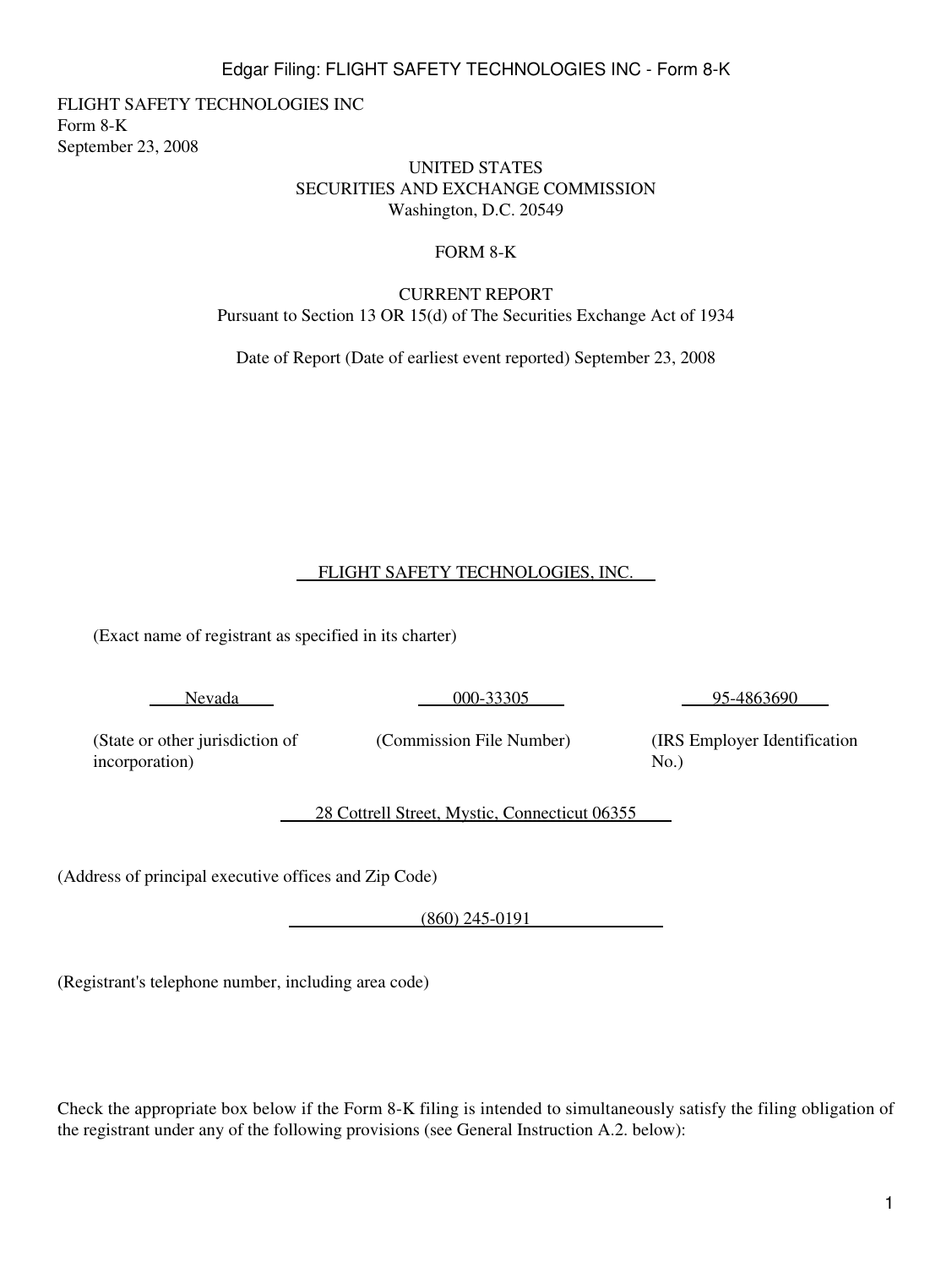### Edgar Filing: FLIGHT SAFETY TECHNOLOGIES INC - Form 8-K

- o Written communications pursuant to Rule 425 under the Securities Act (17 CFR 230.425)
- o Soliciting material pursuant to Rule 14a-12 under the Exchange Act (17 CFR 240.14a-12)
- o Pre-commencement communications pursuant to Rule 14d-2(b) under the Exchange Act (17 CFR 240.14d-2(b))
- o Pre-commencement communications pursuant to Rule 13e-4(c) under the Exchange Act (17 CFR 240.13e-4(c))

Cautionary Statement Pursuant to Safe Harbor Provisions of the Private Securities Litigation Reform Act of 1995:

"Safe Harbor" statement under the Private Securities Litigation Reform Act of 1995: This report contains forward looking statements identified by the use of words such as should, believes, plans, goals, expects, may, will, objectives, missions, or the negative thereof, other variations thereon or comparable terminology. Such statements are based on currently available information which management has assessed but which is dynamic and subject to rapid change due to risks and uncertainties that affect our business, including, but not limited to, the outcome of pending class action litigation alleging violations of federal securities laws, the impact of competitive products and pricing, limited visibility into future product demand, slower economic growth generally, difficulties inherent in the development of complex technology, new products sufficiency, availability of capital to fund operations, research and development, fluctuations in operating results, and other risks detailed from time to time in our filings with the Securities and Exchange Commission. Any statements that express or involve discussions with respect to predictions, expectations, beliefs, plans, projections, objectives, goals, assumptions or future events or performance are not statements of historical fact and may be forward looking statements. Forward looking statements involve a number of risks and uncertainties which could cause actual results or events to differ materially from those presently anticipated.

Note: Information in this report is furnished pursuant to Item 5.02(b).

On September 19, 2008, William B. Cotton resigned from the Board of Directors of Flight Safety Technologies, Inc. Mr. Cotton's full-time employment with the Company terminated on that date.

#### **SIGNATURE**

Pursuant to the requirements of the Securities Exchange Act of 1934, the registrant has duly caused this report to be signed on its behalf by the undersigned hereunto duly authorized.

FLIGHT SAFETY TECHNOLOGIES, INC.